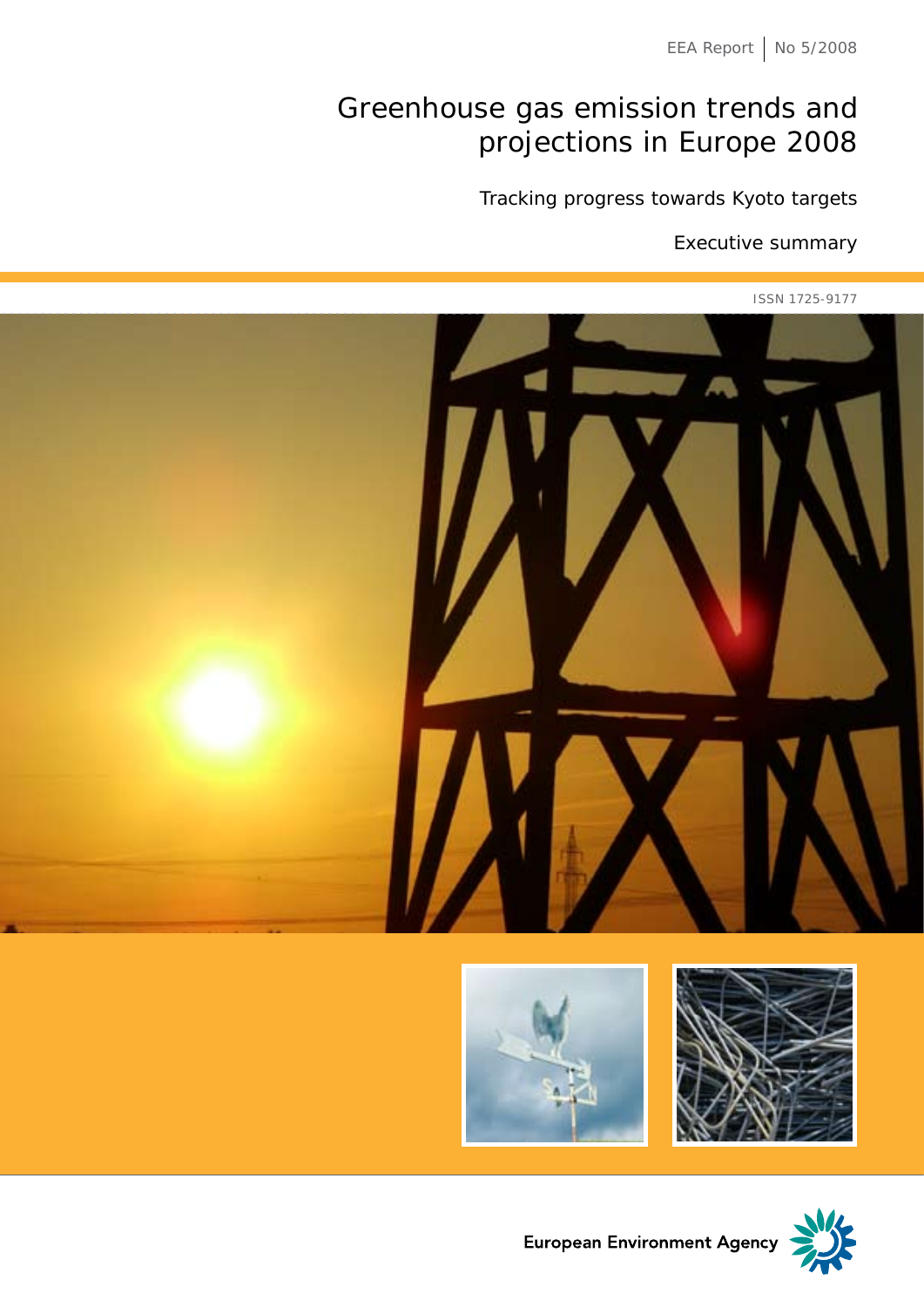# Greenhouse gas emission trends and projections in Europe 2008

Tracking progress towards Kyoto targets

Executive summary



**European Environment Agency**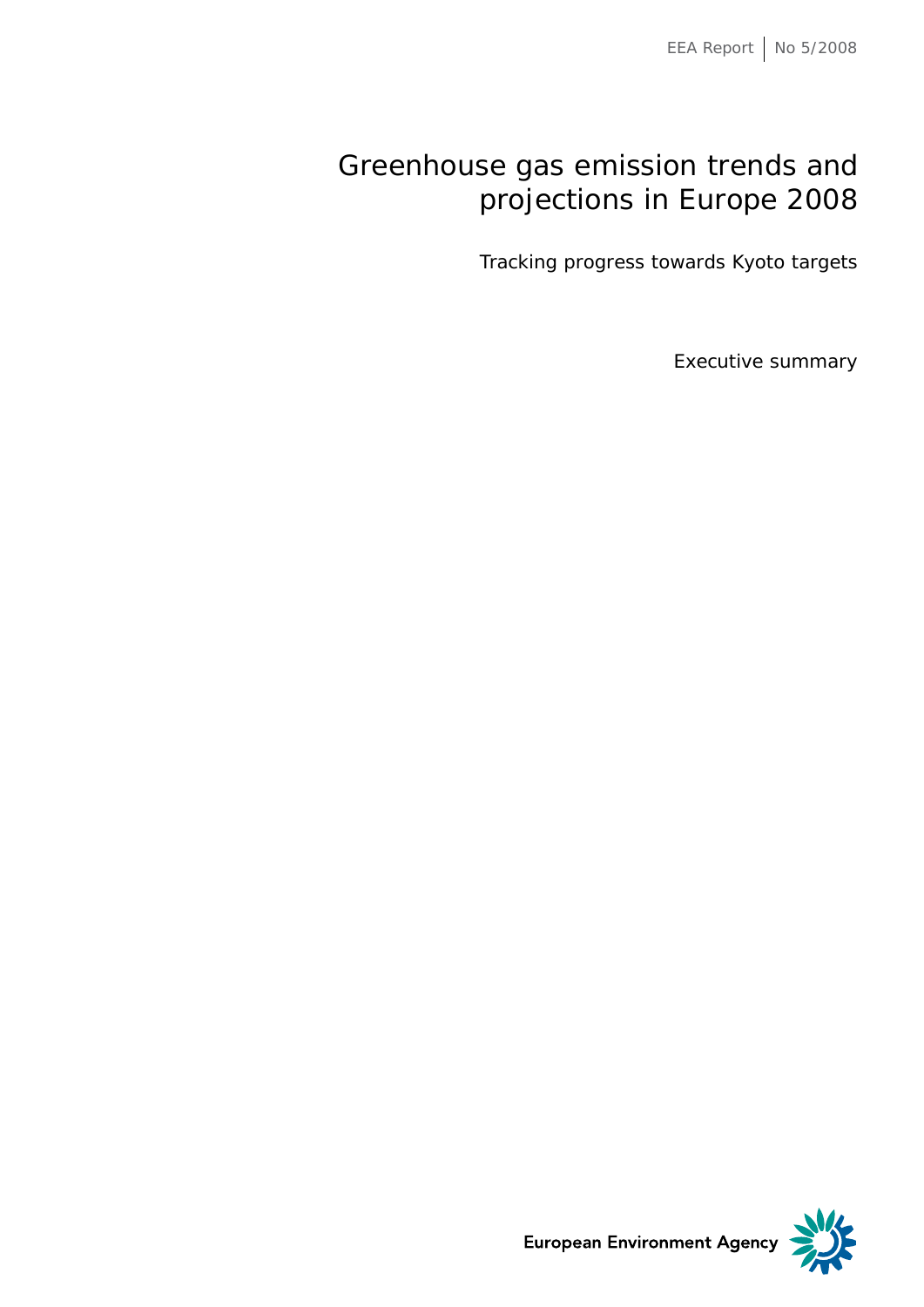Cover design: EEA Layout: EEA

#### **Legal notice**

The contents of this publication do not necessarily reflect the official opinions of the European Commission or other institutions of the European Communities. Neither the European Environment Agency nor any person or company acting on behalf of the Agency is responsible for the use that may be made of the information contained in this report.

#### **All rights reserved**

No part of this publication may be reproduced in any form or by any means electronic or mechanical, including photocopying, recording or by any information storage retrieval system, without the permission in writing from the copyright holder. For translation or reproduction rights please contact EEA (address information below).

Information about the European Union is available on the Internet. It can be accessed through the Europa server (www.europa.eu).

Luxembourg: Office for Official Publications of the European Communities, 2008

ISSN 1725-9177 © EEA, Copenhagen, 2008

European Environment Agency Kongens Nytorv 6 1050 Copenhagen K Denmark Tel.: +45 33 36 71 00 Fax: +45 33 36 71 99 Website: www.eea.europa.eu/themes/climate Enquiries: www.eea.europa.eu/enquiries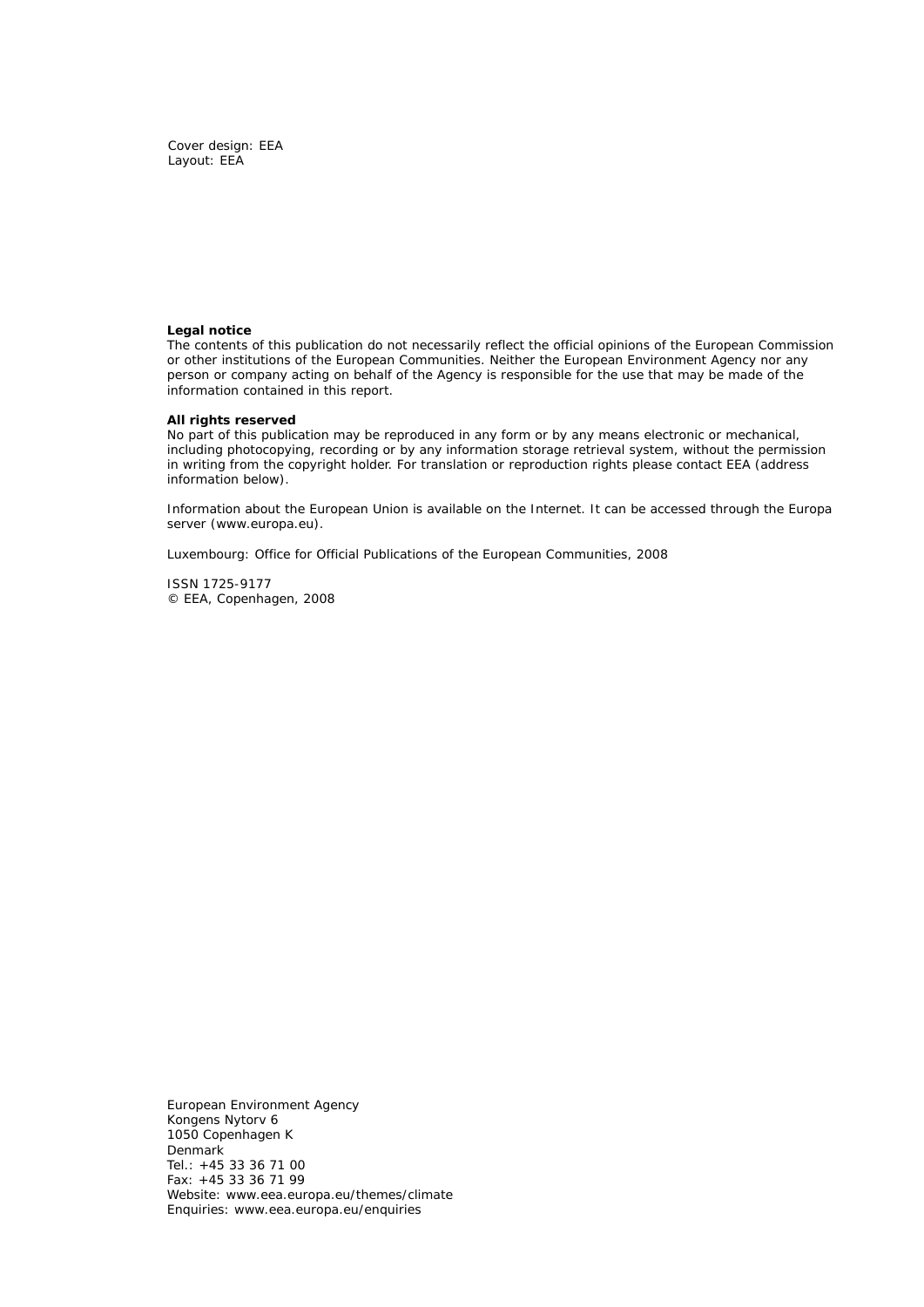## **Executive summary**

This report presents an assessment of the current and projected progress of EU Member States, EU candidate countries and other EEA member countries towards their respective targets under the Kyoto Protocol and of progress towards the EU target for 2020. This is based on their past greenhouse gas emissions between 1990 and 2006, and the projected greenhouse gas emissions of these countries during the Kyoto commitment period 2008–2012 and for 2020, derived from data and related information they provided before 1 June 2008.

Updated emission projections or national programmes were provided by five EU-15 and three EU-12 Member States since the 2007 assessment, although there was no formal reporting obligation in 2008. Further changes in projection data compared to the 2007 analysis appear for Denmark, the Netherlands, Spain, Sweden and the United Kingdom, as the expected quantitative effect of the European Union Emission Twrading Scheme (EU ETS), reported by these countries separately from their total emission projections and further included by EEA in the 2007 analysis, was not considered in the present assessments in order to adopt a consistent approach across all countries.

#### **EU-27 greenhouse gas emissions are decreasing. This overall trend is projected to continue until 2020 but further emission reductions will be needed to meet the target of a 20 % reduction by 2020 compared to 1990.**

Greenhouse gas emissions in the EU-27 account for approximately 10.5 % of global greenhouse gas emissions covered by the United Nations Framework Convention on Climate Change (UNFCCC). Total EU-27 emissions are dominated by EU-15 Member States, in particular Germany, the United Kingdom, Italy, France and Spain (by decreasing order). More than 80 % of greenhouse gas emissions are energy related — that is, related to the production of electricity and heat, road transportation, etc.

Greenhouse gas emissions per capita vary widely

among European countries, with an EU-27 average of 10.4 tonnes carbon dioxide equivalent (t CO<sub>2</sub>-equivalent) per capita. Average per capita emissions in the EU-27 decreased between 1990 and 2006. However, they have been increasing in recent years in the EU-12. The emission intensities of European economies declined in almost all EU-27 Member States between 1990 and 2006, with an average decline of 33 % in the EU-27 and 30 % in the EU-15.

Between 1990 and 2006, greenhouse gas emissions decreased by 7.7 % in the EU-27. The largest absolute emission reductions took place in Germany, the United Kingdom and in most EU-12 Member States, while the largest absolute increases were observed in southern EU-15 Member States (Spain, Portugal, Greece and Italy). Between 2005 and 2006, greenhouse gas emissions decreased by 0.3 % in the EU-27. The largest absolute reductions took place in France, Italy, Spain and Belgium while the largest absolute increases were observed in Poland, Finland and Denmark.

The EU is committed to achieve at least a 20 % reduction of its greenhouse gas emissions by 2020 compared to 1990 and is ready to reduce emissions by as much as 30 % under a new global climate change agreement when other developed countries make comparable efforts. With the measures currently in place, EU-27 greenhouse gas emissions are projected to increase by 1 % between 2006 and 2010. With the implementation of additional measures, EU-27 emissions are projected to decrease continuously between 2006 and 2020. Nevertheless, current projections indicate that the EU-27 will not be able to reach the 20 % reduction target. Most projections from Member States do not, however, take into account the effects of the EU climate change and energy package proposed by the Commission in January 2008.

**In 2006, EU-15 emissions were above the Kyoto Protocol target of – 8 %. However, as indicated in the 2007 analysis, projections from Member States for 2010 suggest that the target will be met by a large margin through further implementation of**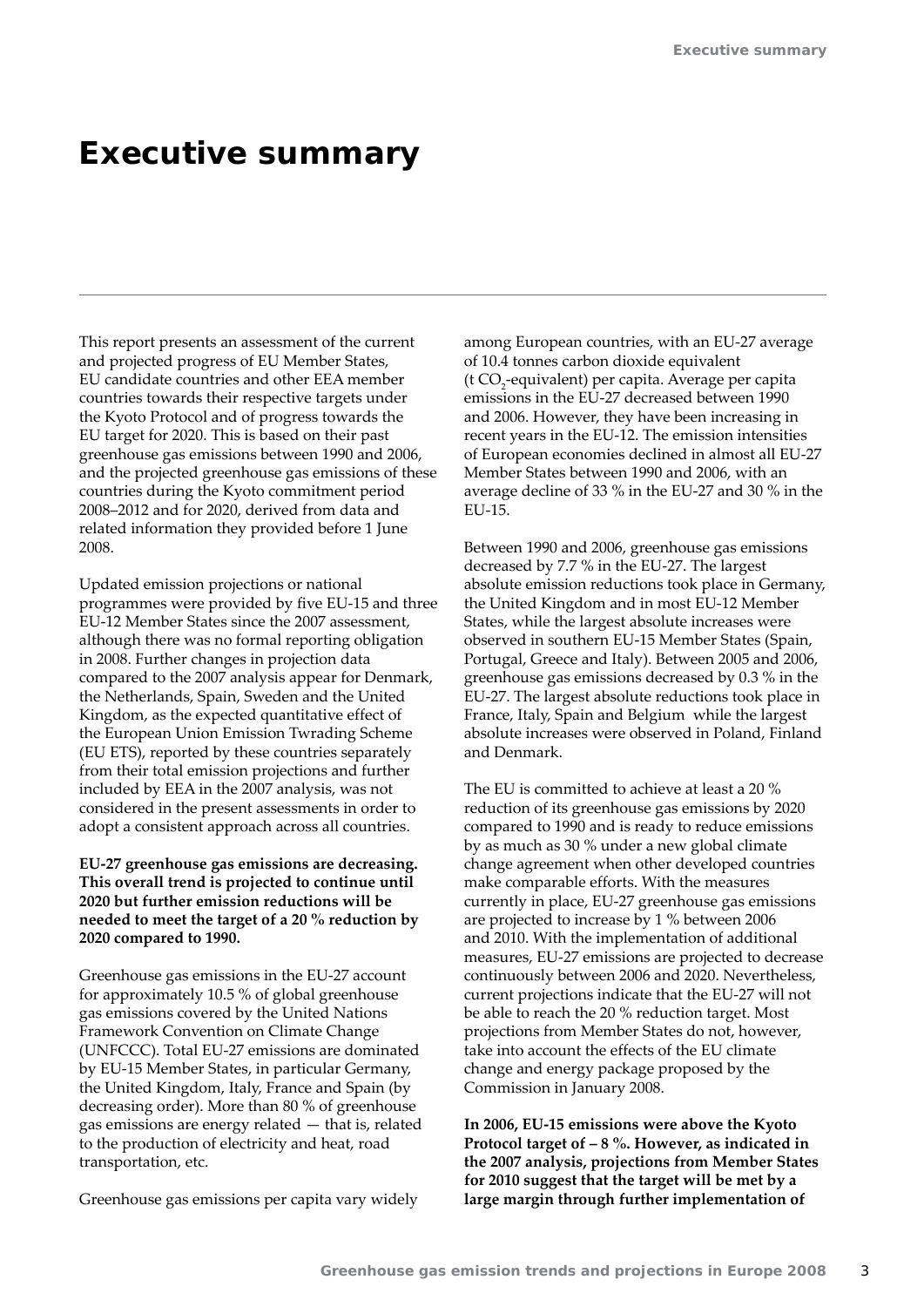**existing and additional measures, use of carbon sinks and Kyoto mechanisms. Furthermore, the EU ETS will bring important further reductions, which are not yet fully accounted for by Member States in their projections.**

Greenhouse gas emissions in the pre-2004 EU Member States (EU-15) decreased for the second consecutive year between 2005 and 2006.

Under the Kyoto Protocol, during the whole period 2008–2012, the EU-15 must reach an average annual level of greenhouse gas emissions 8 % below the base-year level (close to 1990 emissions). In 2006, a 2.7 % reduction of EU-15 greenhouse gas emissions compared to base-year levels had been achieved, a shortfall of 5.3 %. As was already projected by Member States in 2007, the EU-15 should achieve the target, since projected 2010 emissions are well below this. Achievement of the EU-15 Kyoto target relies on a number of conditions (Figure ES.1):

- full delivery of emission reductions from existing domestic policies and measures, already implemented by Member States;
- rapid adoption and implementation of additional policies and measures currently under discussion at European and national levels;
- accounting of  $CO_2$  removal from land use, land-use change and forestry;
- use of Kyoto mechanisms to the full extent currently being implemented and planned by Member States;
- substantial overachievement of their individual targets by some Member States, to cover the gap left by those Member States currently anticipating that they will not achieve their targets;
- achievement of the emission reductions, currently projected by most Member States for the single year 2010, during each year of the whole five-year commitment period, from 2008 to 2012.

With the existing domestic policies and measures (currently in place), emissions are expected to continue decreasing between 2006 and 2010, to reach a level 3.6 % below base-year emissions. If adopted on time and fully implemented, the additional domestic policies and measures currently under discussion in 10 Member States could result in a further reduction of 3.3 % relative to the base year. The use of Kyoto mechanisms (clean development mechanism and joint implementation), currently planned by ten countries, would help to reduce emissions by a further 3.0 %. It is estimated that carbon sink activities will result in a further 1.4 % reduction. Hence, if all the projected reductions from domestic policies and measures, carbon sinks and Kyoto mechanisms were achieved, the EU-15 could reach a level of emissions 11.3 % lower than base-year emissions, therefore overachieving its 8 % reduction target by 3.3 %.

This overall result will be obtained under the condition that all Member States achieve the full emissions reductions they are projecting during the whole commitment period. In particular, it assumes that some Member States will exceed substantially their required level of emissions reduction to cover the gap left by the Member States whose projections currently indicate they will not achieve their own target.

Some Member States expect significant emission reductions in a limited time frame (2006–2010), from policies and measures that have not been implemented yet. In the end, some Member States might make use of Kyoto mechanisms more intensively than they are currently planning.

A separate estimate of the overall effect of the EU ETS, based on a comparison between verified emissions during the first trading period 2005–2007 and the European Commission's decisions on proposed national allocation plans (NAPs) for the period 2008–2012, indicates that substantial reductions from base-year emissions could be achieved. As most projections from Member States do not fully account for this effect in their projections, further reductions could take place from those already projected by EU-15 Member States.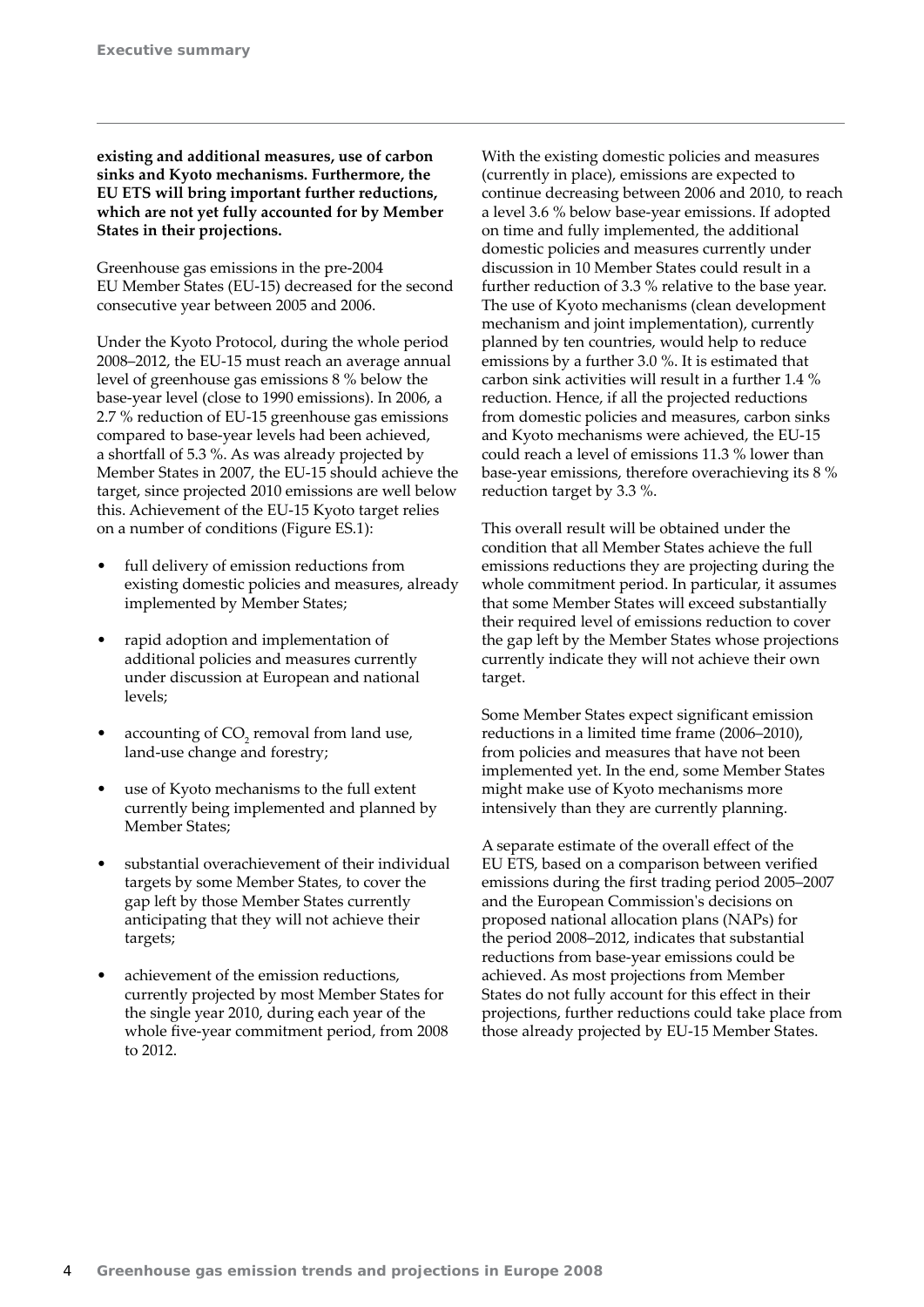



**Note:** The full effect of the EU Emission Trading Scheme is not reflected in all Member States' projections.

Source: EEA, based on EU Member States greenhouse gas inventories and projections.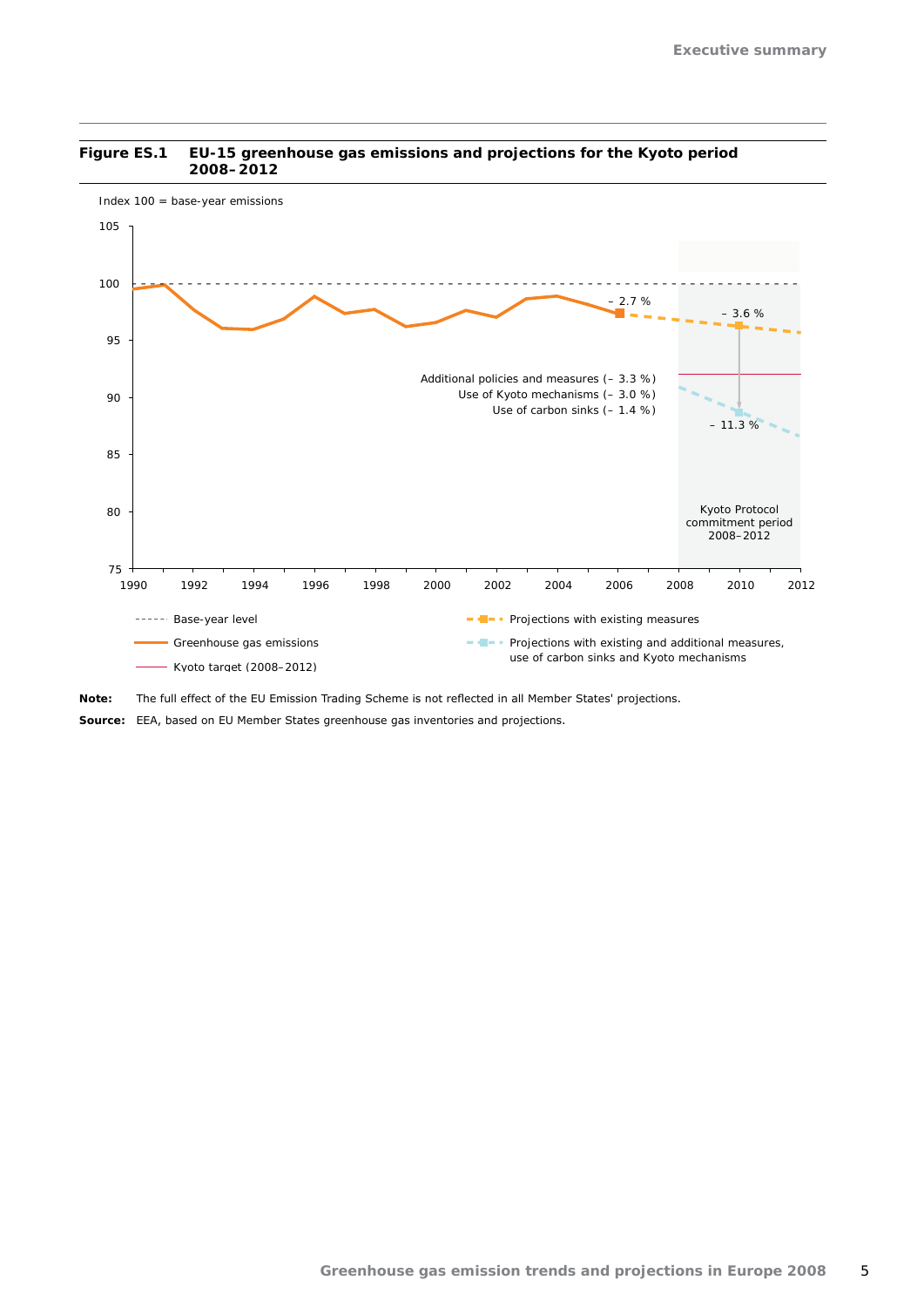### **Twelve EU-15 Member States project they will achieve their individual targets. Four of them reached a level below their target in 2006.**

In 2006, the emissions in four Member States (France, Greece, Sweden and the United Kingdom) were below their respective burden-sharing targets.

Based on their national projections for 2010, twelve Member States (Austria, Belgium, Finland, France, Germany, Greece, Ireland, Luxembourg, the Netherlands, Portugal, Sweden and the United Kingdom) expect to meet their 2008–2012 burden-sharing targets through a combination of existing and planned domestic policies and measures, the use of carbon sinks and the use of Kyoto mechanisms. Four of these Member States (Germany, Greece, Sweden and the United Kingdom) even anticipate achieving their targets through reductions from existing measures alone.

#### **Projections from three Member States indicate that they will not meet their targets. However, projections submitted in 2008 indicate that gaps between targets and projections are much narrower than last year.**

In 2006, emissions in Denmark, Italy and Spain were well above their individual targets. Their 2010 projections of greenhouse gas emissions indicate that they will not meet their targets, despite the use of Kyoto mechanisms or carbon sinks. However, the gaps between these countries' projections and their respective targets have been significantly reduced since last year, particularly projections for Italy and Spain. Furthermore, the emission restrictions facing the industries covered by the EU ETS in Denmark and Spain are not fully accounted for in projections of national emissions and should make a significant contribution towards helping these countries achieve their targets.

#### **Expected reductions from the use of Kyoto mechanisms by 11 EU Member States to meet their individual targets have increased compared to the 2007 analysis.**

Ten EU-15 Member States (Austria, Belgium, Denmark, Finland, Ireland, Italy, Luxembourg, the Netherlands, Portugal and Spain) and Slovenia have decided to use Kyoto mechanisms in order to meet their targets under the Kyoto Protocol. The emission reductions from the use of Kyoto mechanisms by these countries corresponds to approximately 3.0 percentage points of the 8 % emission reduction required for the EU-15. The reduction expected by these countries increased by 18 % compared to

2007, while the financial resources allocated for using the mechanisms increased by 3 %, with a total amount of EUR 3.0 billion for the whole fiveyear commitment period. The increase in planned emission reductions is mostly due to Spain. Italy reported a significantly reduced budget allocated to Kyoto mechanisms, although a larger reduction is planned.

### **Carbon sinks will provide a further reduction in EU emissions.**

Although most EU-15 Member States intend to use carbon sinks to achieve their Kyoto targets, the projected total amount of  $CO<sub>2</sub>$  to be removed between 2008 and 2012 is relatively small and will amount to 57.5 Mt  $CO<sub>2</sub>$  per year for EU-15 Member States, a reduction of 1.35 % from EU-15 base-year emissions. This is 50 % more than what was projected in 2007.

**Greenhouse gas emissions have been decreasing in all main sectors (except transport) and are projected to further decrease (except in industrial processes). Significant reductions in greenhouse gas emissions between 2006 and 2010 (in relative terms) can be expected from existing measures in the waste sector and from additional measures in the transport sector. The targets on renewable energy for 2010 and 2020 will not be met without significant further efforts from Member States.**

EU-15 greenhouse gas emissions from energy supply and use (excluding transport) were 4 % below 1990 levels in 2006, while energy demand increased by 13 % in the same period. With the existing measures, greenhouse gas emissions are expected to decrease by a further percentage point until 2010. In the energy supply sector, despite efficiency improvements, emissions from public electricity and heat production have increased by 7 % since 1990, driven by increasing electricity demand. Since 2004, these emissions have remained stable. Decoupling of greenhouse gas emissions from energy consumption has been observed in almost all Member States, although large differences can be observed in the extent of decoupling among Member States.  $CO<sub>2</sub>$  emissions from households decreased by 0.7 % from 1990 to 2006, while the number of dwellings increased by 19 %, which indicates gains in energy efficiency.

The share of renewable energy use increased between 2005 and 2006. Although progress has been made by Member States towards their national indicative targets on electricity production from renewable energy sources by 2010 (RES-E), only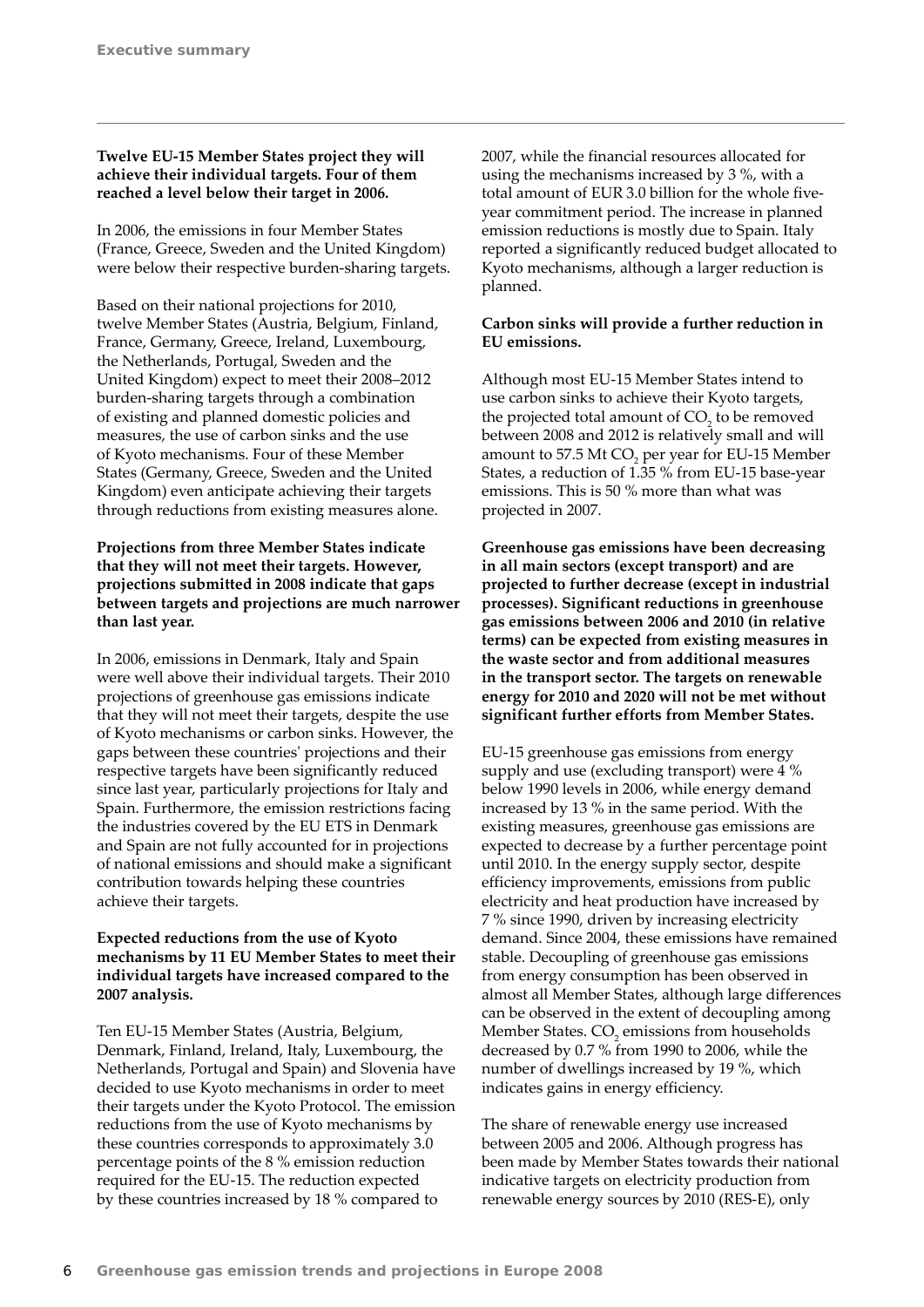12 Member States expect to achieve their national indicative targets by 2010. The 2020 target of a 20 % share of renewable energy in overall EU-27 energy consumption by 2020 will require the share of renewable energy to be at least double from current levels. According to Member States, green certificates and feed-in tariffs were the most successful means of promoting electricity generated from RES across the EU.

The share of electricity from combined heat and power (CHP) in electricity production in EU-27 has increased very slowly since the 1997 Community strategy to promote CHP, which set an indicative 18 % target for 2010 for the EU-15. Further efforts are therefore needed to increase the share of CHP by 2010 from the 2006 level of just 10.1 %.

EU-15 emissions from transport, which represent a fifth of all EU-15 greenhouse gas emissions, increased by 26 % from 1990 to 2006 (36 % if emissions from international aviation and maritime transport are taken into account). More than 90 % of total EU domestic transport emissions are due to road transport. After a decrease in these emissions between 2004 and 2005, they increased very slightly in 2006 (0.3 % or 2.1 million tonnes). The overall EU-15 trend has been dominated on one side by the decreases observed in Germany since 1999, mainly attributed to an increased share of diesel-powered cars, increasing fuel prices and purchase of fuel outside Germany, and on the other side by the increases in emissions observed in other countries, in particular Spain and Italy. With existing domestic policies and measures, domestic transport emissions are projected to be stabilised at 2006 levels by 2010 and could even be reduced if additional policies and measures were implemented. Germany, in particular, projects further reductions from the introduction of mandatory biofuels quotas and the voluntary agreement with the European Automobile Manufacturers Association (ACEA) which aims to limit the amount of  $CO<sub>2</sub>$  emitted by passenger cars sold in Europe. The average  $\mathrm{CO}_2$  emissions of new passenger cars fell by 14 % between 1995 and 2006, but progress has slowed down and if current trends continue, the EU objective of  $120 \text{ g } CO_2/\text{km}$  by  $2010$ will not be met. Consequently, the Commission has adopted a regulation aiming to achieve a Europewide reduction in the average  $CO$ <sub>2</sub> emissions of new cars by setting mandatory targets for individual car manufacturers.

EU-15  $CO<sub>2</sub>$  emissions from international aviation and maritime transport, not addressed under the Kyoto Protocol, increased by 102 % and 60 %, respectively, between 1990 and 2006.

Greenhouse gas emissions from industrial processes  $(CO<sub>2</sub>$  nitrous oxide (N<sub>2</sub>O) and fluorinated gases) have fallen by 12 % compared to 1990 levels but they are projected to increase slightly until 2010 from 2006 levels if no additional measures are implemented.  $N_2O$  emissions from chemical industries decreased by 24 % between 1990 and 2006. In the same period, hydrofluorocarbon (HCFC) emissions from refrigeration and air conditioning, currently accounting for 1 % of total EU-15 greenhouse gas emissions, increased by more than 500 times. Furthermore,  $CO<sub>2</sub>$  emissions from cement production are increasing and will continue to do, as production is projected to increase and no sign of decoupling of cement production and greenhouse gas emissions from cement production has yet been observed.

Greenhouse gas emissions from agriculture fell by 11 % between 1990 and 2006 and under existing domestic policies and measures are projected to fall further by 2010 to 2 % below 2006 levels.

Greenhouse gas emissions from the waste management sector fell by 39 % between 1990 and 2006. Greenhouse gas emissions from this sector are projected to decrease further to approximately 44 % below 1990 levels by 2010.

**Eight out of ten policies and measures implemented in 22 Member States to reduce greenhouse gas emissions were either introduced in response to EU common and coordinated policies and measures (CCPMs) or have been reinforced by them. The largest projected reductions of greenhouse gas emissions are related to the EU ETS and the promotion of renewable energy.**

The CCPMs which are estimated by Member States to deliver the largest greenhouse gas emissions reductions over the whole period 1990–2012 are:

- the Emissions Trading Directive (2003);
- the Directive on the Promotion of Electricity from Renewable Energy Sources (2001);
- the Biofuels Directive (2003);
- the voluntary agreements to reduce per km  $CO<sub>2</sub>$  emissions from new cars reached with the European (1998), Japanese and Korean (1999) automobile industries;
- the Directive on the Energy Performance on Buildings (2002);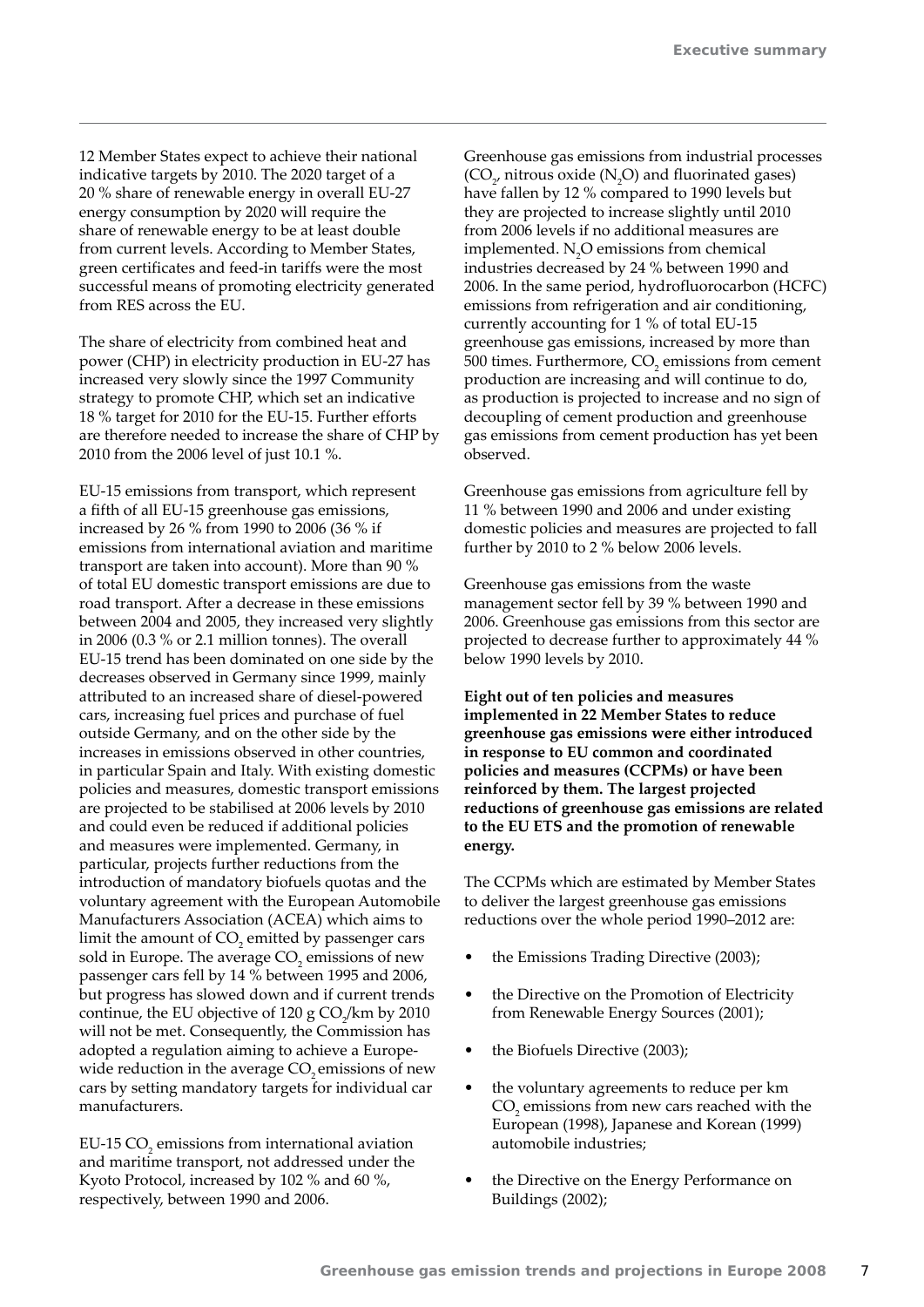- the Directive on Taxation of Energy Products and Electricity (2003);
- the Cogeneration Directive (2004).

Some Member States still need to implement or reinforce EU policies through additional measures at national level. The largest further emission reductions projected from such measures correspond to the Directive on the Promotion of Electricity from Renewable Energy Sources, the Directive on the Energy Performance on Buildings and the Cogeneration Directive.

The European Commission, through the second phase of the European Climate Change Programme (ECCP), has proposed further domestic policies and measures to contribute to meeting the EU Kyoto target. Specific areas for which additional emission reduction measures for 2008–2012 are being developed include aviation, fuel quality and CO<sub>2</sub> emissions from cars.

In addition, the European Commission's climate change and energy package from January 2008 proposes legislation to expand and strengthen the EU ETS for the period beyond 2012, to further increase the use of renewable energy and biofuels, and to set a regulatory framework for the capture and geological storage of  $\mathrm{CO}_2^1$ .

#### **The EU ETS will bring significant emission reductions between 2008 and 2012. Its overall effect could represent at least a 3.3 % emissions reduction from base year in the EU-15.**

The EU ETS represents more than 40 % of total greenhouse gas emissions in the EU. 839 installations (8 % of the total) emit more than 80 % of all emissions in the ETS, representing about a third of the total EU-27 greenhouse gas emissions.

In the first trading period of the EU ETS (2005–2007), emission allowances exceeded verified emissions in the whole EU by more than 3 %. In most EU-12 Member States, significantly higher differences were observed. As a result of this overallocation, the price of emission allowances for the trading period dropped below one euro per tonne of CO<sub>2</sub> in 2007. For the second trading period (2008–2012), the European Commission has enforced stricter limits on allowances, which are below emission projections for the period 2008–2012 and 6 % below average verified emissions during the first trading period (2005–2007). The prices for 2008 allowances have remained between EUR 19 and EUR 29 since the start of the second trading period in 2008. The

EU ETS could reduce EU-15 emissions by around 139 Mt  $CO<sub>2</sub>$  per year during the period 2008 to 2012, corresponding to 3.3 % of base-year emissions. The total emission reduction in the EU ETS sectors could theoretically be achieved by operators through the use of Kyoto mechanisms only. However, it is expected that the reduction will be achieved by a combination of measures at installation level and Kyoto mechanisms.

In the EU-12, Member States project they will achieve their Kyoto targets despite projected increases in emissions between 2006 and 2010

The greenhouse gas emissions in 2006 in nine EU-12 Member States (Bulgaria, the Czech Republic, Estonia, Hungary, Latvia, Lithuania, Poland, Romania and the Slovak Republic) were below their respective Kyoto or burden-sharing targets. All these Member States project that they will meet their Kyoto targets. Slovenia intends to meet its target with the use of Kyoto mechanisms and carbon sinks. If these had already been taken into account, 2006 emissions would already stand below the target. Cyprus and Malta do not have a target under the Kyoto Protocol. Cyprus, the Czech Republic, Estonia and Slovenia are the only EU-12 Member States projecting that their emissions will decrease in the period between 2006 and 2010.

#### **There is a mixed situation in EU candidate countries and other EEA member countries**

Iceland, Liechtenstein and Norway will need further reductions of greenhouse gas emissions between 2006 and 2012 in order to meet their respective targets, which they still expect to achieve. Switzerland does not currently anticipate that it will reach its Kyoto target (despite the projected use of Kyoto mechanisms). An EU candidate country, Turkey, has ratified the UNFCCC, but not the Kyoto Protocol and thus has no Kyoto target. This country has the lowest emission per capita among all EEA member countries, less than half of the average EU-27 per capita emissions, although it is also the EEA member country in which the largest increases in emissions were observed between 1990 and 2006. Another EU candidate country, Croatia, ratified the Kyoto Protocol in May 2007. In 2006, Croatia's emissions were well below its Kyoto target, which it projects it will meet.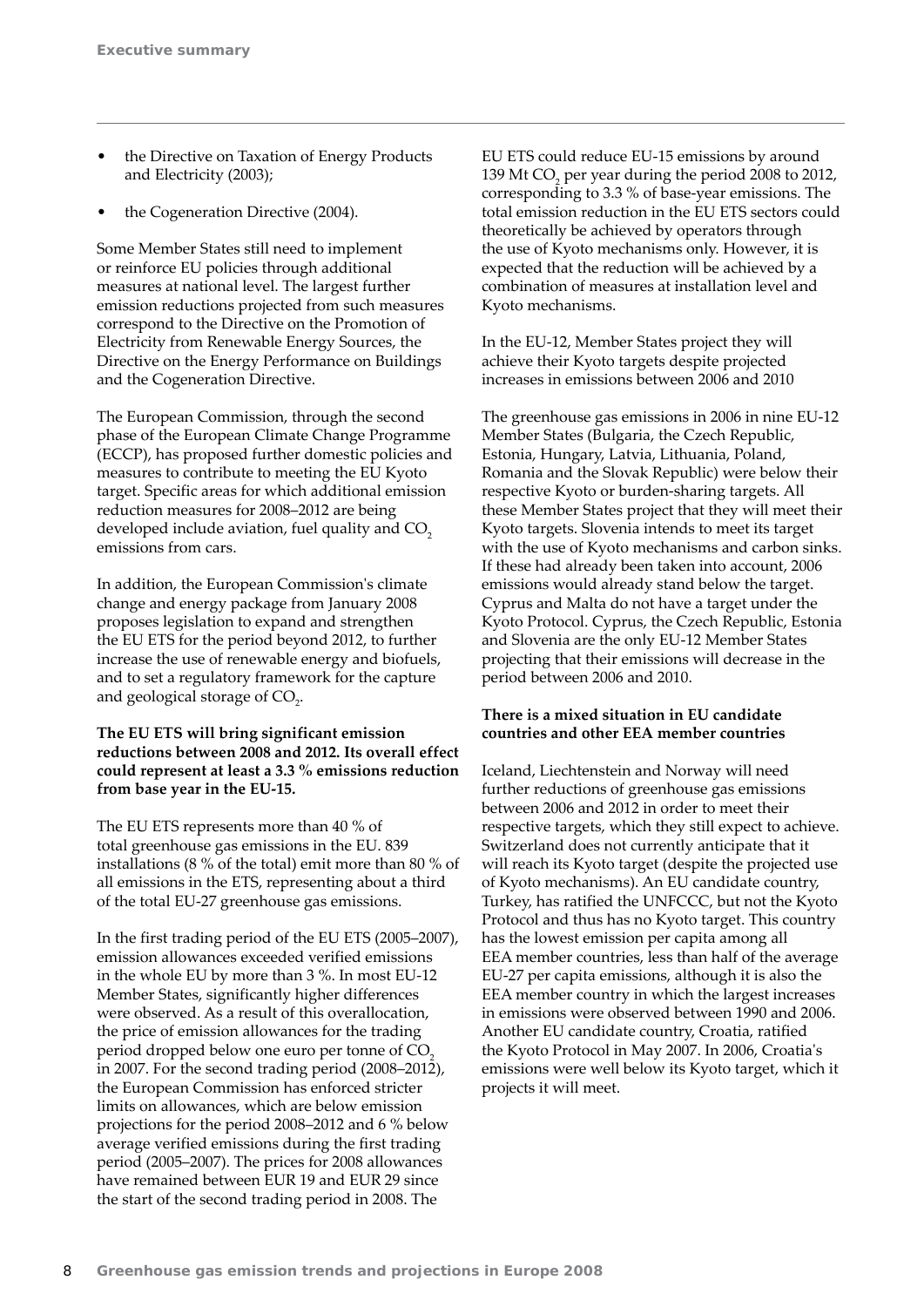#### **Table ES.1 Summary of planned measures and progress towards targets (by country)**

|                                   |                                                |                                                     | Planned measures with quantified 2010 reductions projections |                                           |                            |                                                  |                                                   |
|-----------------------------------|------------------------------------------------|-----------------------------------------------------|--------------------------------------------------------------|-------------------------------------------|----------------------------|--------------------------------------------------|---------------------------------------------------|
| Country                           | EU<br>burden-<br>sharing<br>or Kyoto<br>target | 2006<br>emissions<br>lower than<br>Kyoto<br>target? | <b>Existing</b><br>policies and<br>measures                  | Additional<br>policies<br>and<br>measures | Use of Kyoto<br>mechanisms | <b>Net</b><br>removal<br>from<br>carbon<br>sinks | Kyoto<br>target<br>projected<br>to be<br>reached? |
| EU-15                             | $-8.0%$                                        | <b>No</b>                                           | ✓                                                            | ✔                                         | ✔                          | ✔                                                | Yes                                               |
| <b>EU-15 Member States</b>        |                                                |                                                     |                                                              |                                           |                            |                                                  |                                                   |
| Austria                           | $-13.0%$                                       | <b>No</b>                                           | ✔                                                            | ✔                                         | ✔                          | ✔                                                | Yes                                               |
| Belgium                           | $-7.5%$                                        | <b>No</b>                                           | ✔                                                            |                                           | ✔                          |                                                  | Yes                                               |
| Denmark                           | $-21.0%$                                       | <b>No</b>                                           | ✓                                                            |                                           | ✓                          | ✔                                                | <b>No</b>                                         |
| Finland                           | 0.0%                                           | <b>No</b>                                           | ✔                                                            | ✔                                         | ✔                          | ✔                                                | Yes                                               |
| France                            | 0.0%                                           | Yes                                                 | ✔                                                            | ✔                                         |                            | ✔                                                | Yes                                               |
| Germany                           | $-21.0%$                                       | <b>No</b>                                           | ✔                                                            | ✔                                         |                            | ✔                                                | Yes                                               |
| Greece                            | $+25.0%$                                       | Yes                                                 | ✔                                                            | ✔                                         |                            | ✔                                                | Yes                                               |
| Ireland                           | $+13.0%$                                       | <b>No</b>                                           | ✔                                                            | ✔                                         | ✔                          | ✔                                                | Yes                                               |
| Italy                             | $-6.5%$                                        | <b>No</b>                                           | ✔                                                            | ✔                                         | ✔                          | ✔                                                | <b>No</b>                                         |
| Luxembourg                        | $-28.0%$                                       | <b>No</b>                                           | ✔                                                            | ✔                                         | ✔                          |                                                  | Yes                                               |
| Netherlands                       | $-6.0%$                                        | <b>No</b>                                           | ✔                                                            |                                           | ✓                          | ✓                                                | Yes                                               |
| Portugal                          | $+27.0%$                                       | <b>No</b>                                           | ✔                                                            | ✔                                         | ✔                          | ✔                                                | Yes                                               |
| Spain                             | $+15.0%$                                       | <b>No</b>                                           | ✔                                                            | ✔                                         | ✔                          | ✔                                                | <b>No</b>                                         |
| Sweden                            | $+4.0%$                                        | <b>Yes</b>                                          | ✔                                                            |                                           |                            | ✓                                                | Yes                                               |
| United Kingdom                    | $-12.5%$                                       | Yes                                                 | ✔                                                            |                                           |                            | ✔                                                | Yes                                               |
| <b>EU-12 Member States</b>        |                                                |                                                     |                                                              |                                           |                            |                                                  |                                                   |
| Bulgaria                          | $-8.0%$                                        | Yes                                                 | ✔                                                            | ✔                                         |                            |                                                  | Yes                                               |
| Czech Republic                    | $-8.0%$                                        | <b>Yes</b>                                          | ✔                                                            | ✔                                         |                            | ✓                                                | Yes                                               |
| Cyprus                            | n.a.                                           | n.a.                                                | ✔                                                            | ✔                                         | n.a.                       | n.a.                                             | n.a.                                              |
| Estonia                           | $-8.0%$                                        | <b>Yes</b>                                          | ✔                                                            | ✔                                         |                            |                                                  | Yes                                               |
| Hungary                           | $-6.0%$                                        | Yes                                                 | ✓                                                            | ✔                                         |                            |                                                  | Yes                                               |
| Latvia                            | $-8.0%$                                        | <b>Yes</b>                                          | ✔                                                            |                                           |                            |                                                  | Yes                                               |
| Lithuania                         | $-8.0%$                                        | Yes                                                 | ✔                                                            |                                           |                            |                                                  | Yes                                               |
| Malta                             | n.a.                                           | n.a.                                                | ✔                                                            |                                           | n.a.                       | n.a.                                             | n.a.                                              |
| Poland                            | $-6.0%$                                        | Yes                                                 | ✔                                                            |                                           |                            | ✔                                                | Yes                                               |
| Romania                           | $-8.0%$                                        | Yes                                                 | ✔                                                            | ✔                                         |                            |                                                  | Yes                                               |
| Slovak Republic                   | $-8.0%$                                        | Yes                                                 | ✔                                                            | ✔                                         |                            |                                                  | Yes                                               |
| Slovenia                          | $-8.0%$                                        | <b>No</b>                                           | ✔                                                            | ✔                                         | ✔                          | ✔                                                | Yes                                               |
| <b>EU candidate countries</b>     |                                                |                                                     |                                                              |                                           |                            |                                                  |                                                   |
| Croatia                           | $-5.0%$                                        | Yes                                                 | ✔                                                            | ✔                                         |                            | ✔                                                | Yes                                               |
| Turkey                            | n.a.                                           | n.a.                                                | ✔                                                            |                                           |                            |                                                  | n.a.                                              |
| <b>Other EEA member countries</b> |                                                |                                                     |                                                              |                                           |                            |                                                  |                                                   |
| Iceland                           | 10.0 %                                         | <b>No</b>                                           | ✔                                                            |                                           |                            |                                                  | Yes                                               |
| Liechtenstein                     | $-8.0%$                                        | <b>No</b>                                           | ✔                                                            |                                           | ✔                          |                                                  | Yes                                               |
| Norway                            | $+1.0%$                                        | <b>No</b>                                           | ✔                                                            |                                           | ✓                          | ✓                                                | Yes                                               |
| Switzerland                       | $-8.0%$                                        | No                                                  | ✔                                                            | ✔                                         | ✔                          |                                                  | <b>No</b>                                         |

Note: • v : projected; n.a.: not applicable (no Kyoto t-arget). The emission restrictions facing the industries covered by the EU ETS are not fully accounted for in projections of national emissions and should make a sign EU Member States achieve their targets.

**Source:** EEA, based on EU Member States' greenhouse gas inventories and projections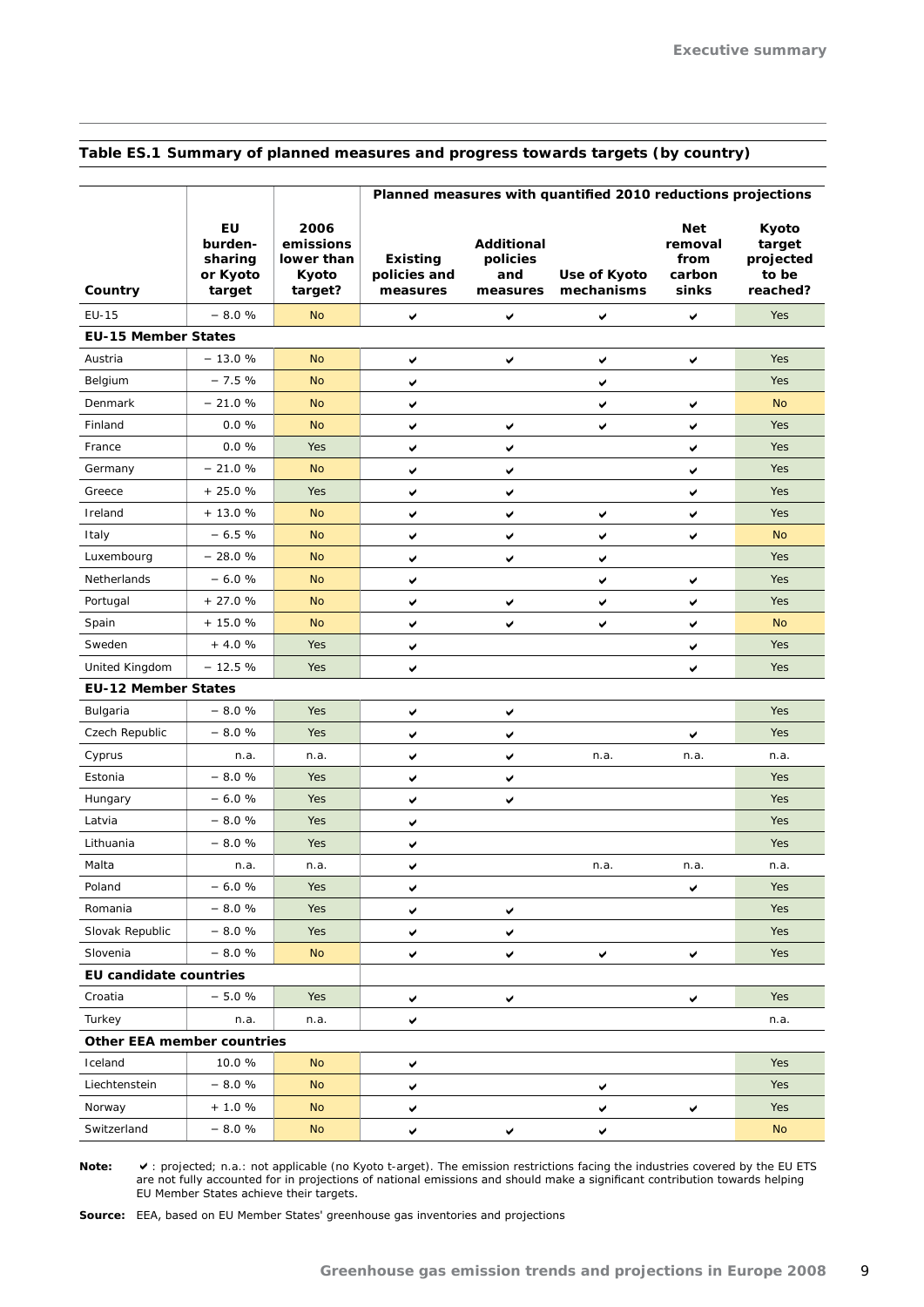



Source: EEA, based on EU Member States greenhouse gas inventories and projections.